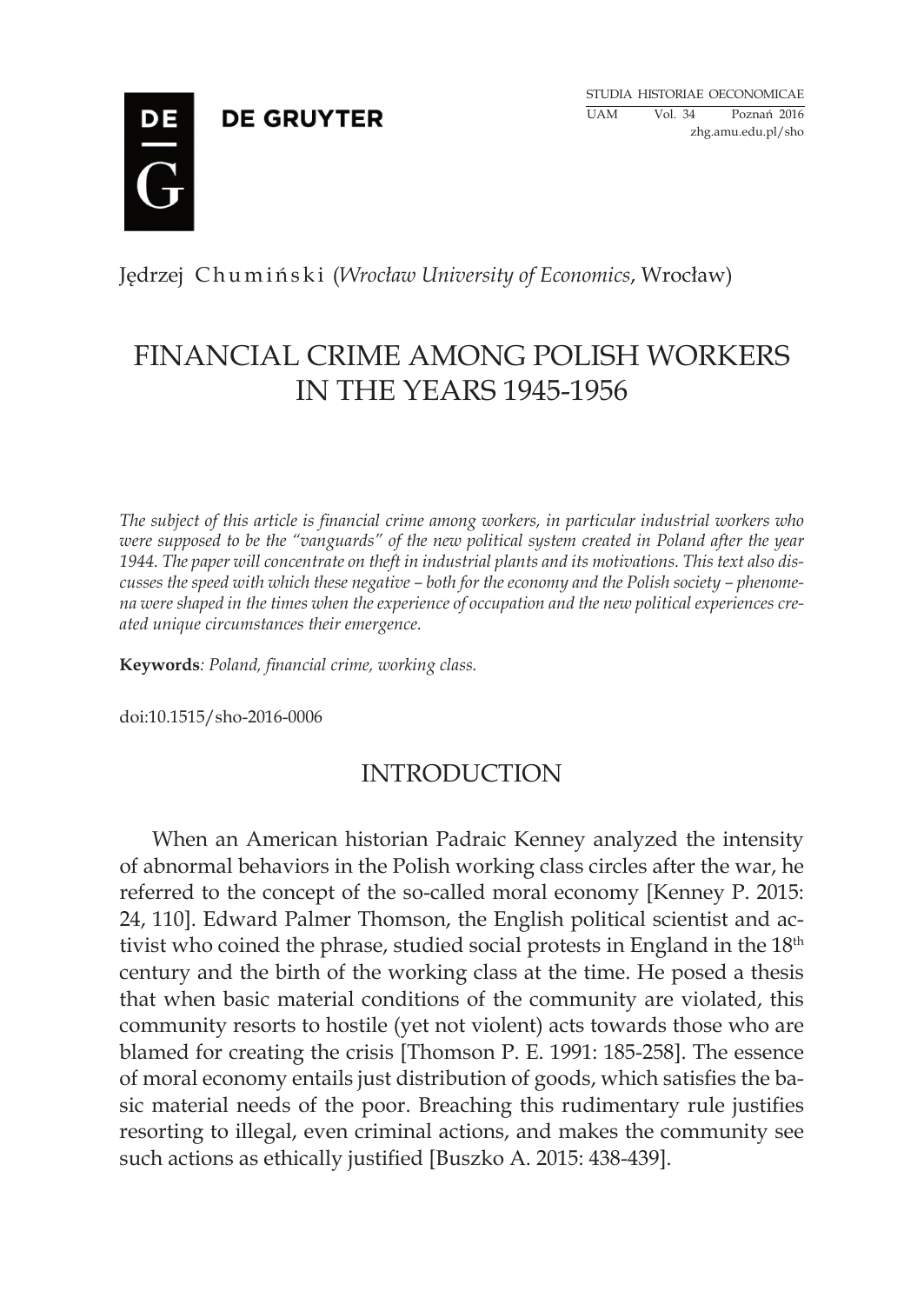This is one of the contexts in which the scale of abnormal behaviors in Polish industrial plants after the war can be considered [Chumiński J. 2015]. Contrary to what the authorities had expected, negative behaviors in factories and other workplaces appeared almost immediately. As early as June 1945, the writer Rudolf Lessel published an article in a socialist magazine "Robotnik" [Worker] entitled "Sound the alarms!" in which he compared the efficiency of Polish workers before and after the Second World War. He wrote:

Before 1939, Polish workers worked more efficiently for capitalist entrepreneurs, and they even claimed that they worked better than foreign workers [Lessel R. 1945: 41- 42].

This attitude to professional responsibilities was no longer manifested after the war. The author noticed:

[...] one can look back on our pre-war production and see a promise of what should be happening in our industry right now. One could expect that workers in democratic Poland, working to rebuild the country that they co-own, will double or multiply the intensity of their work, in order to accelerate this reconstruction and thus to improve their own lives and those of their brothers, their fellow citizens. Unfortunately, this optimism would not be justified. Polish workers are now working badly [Lessel R. 1945: 41-42].

This opinion is hardly surprising considering the fact that productivity in the mining industry was only 27% of what it had been before the war, and in the textile industry – 16%. Between 8 and 20% of staff were regularly absent from work, unpunctuality was prevalent, as were the so-called "odd jobs" and, most importantly, the number of thefts of company goods soared to an unprecedented scale [Lessel R. 1945: 41-42].

These behaviors were in sharp contrast with what people (also from abroad) thought about Polish workers before the war. Halina Krahelska was a work inspector and knew the reality of plants, therefore her assessment is worth mentioning:

There are some features in Poles which make Polish workers excellent (...). They are clever, determined, independent and they know how to concentrate their will and efforts on the task assigned [Krahelska H. 1934: 12].

This opinion corresponds with the assessment of Henry Ford, who emphasized unusual innovativeness of Polish workers employed in his factories, or with remarks of Max Weber on the ability of Polish female workers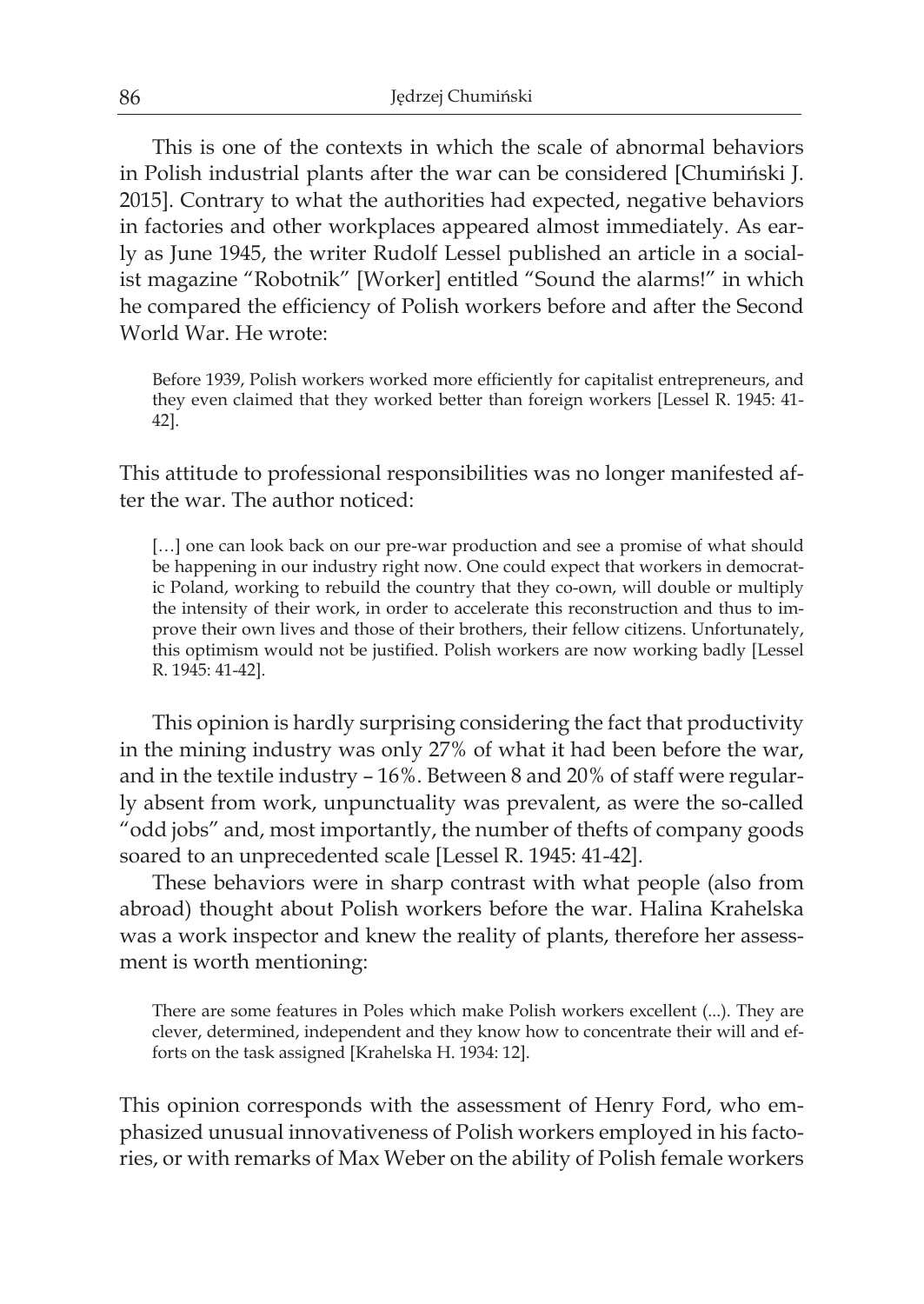to "change their entire nature" once they had to face new economic conditions [Ford H. 1924: 93; Weber M. 1994: 27].

#### THEFT IN INDUSTRIAL PLANTS

Right from the beginning of the so-called state-controlled economy, one of its most harmful and most demoralizing nuisances were thefts, committed by workers on a massive scale. It is hard to precisely determine the scale of the phenomenon, as the cases we know of were only the tip of the iceberg. As early as 1945, though, according to the opinions of plant managers, approximately 10 to 30% of the output was stolen [Kenney P. 2015: 111; Zawisza M. 2015: 212]. This dirty business was particularly common in plants producing consumer goods, i.e. in the textile, clothing, food, tobacco and leather sectors – wherever it was possible to easily re-sell the goods on the black market. In some regions, unemployed workers even demanded to work in those plants and refused to work in plants where it was more difficult to steal e.g. in the metal industry. According to the authorities, supply of stolen goods in the first months after the war even led to a decrease in black market prices. In the factories which did not manufacture consumer goods, tools, light bulbs, wood, sanitary equipment, and other products which could be sold or used at home were stolen. All that destabilized the economic situation of the plants [Zawisza M. 2015: 215-216].

It must be emphasized that before the war, thefts were very infrequent and even at the peak they did not exceed 2% of the output. The scale of the problem after the war was due, according to the observers back then, not only to general social demoralization, but most importantly to the difficult financial situation of workers. Workers openly admitted that:

[...] they are forced to steal because quotas of basic products received by workers and their children and parents incapable of work are very low, and because of low wages they cannot afford to buy these expensive products on the free market [AAN (Archive of New Files), CKW PPS, (Polish Socialist Party Central Executive Committee), 235/ VII/169, f. 20].

As we can see, thefts were the alternative to penury. As the author of the article published in November 1946 observed, with wages 2 or 3 times lower than the subsistence level, those who did not steal very often suffered from hunger, lived in unheated houses and walked in worn out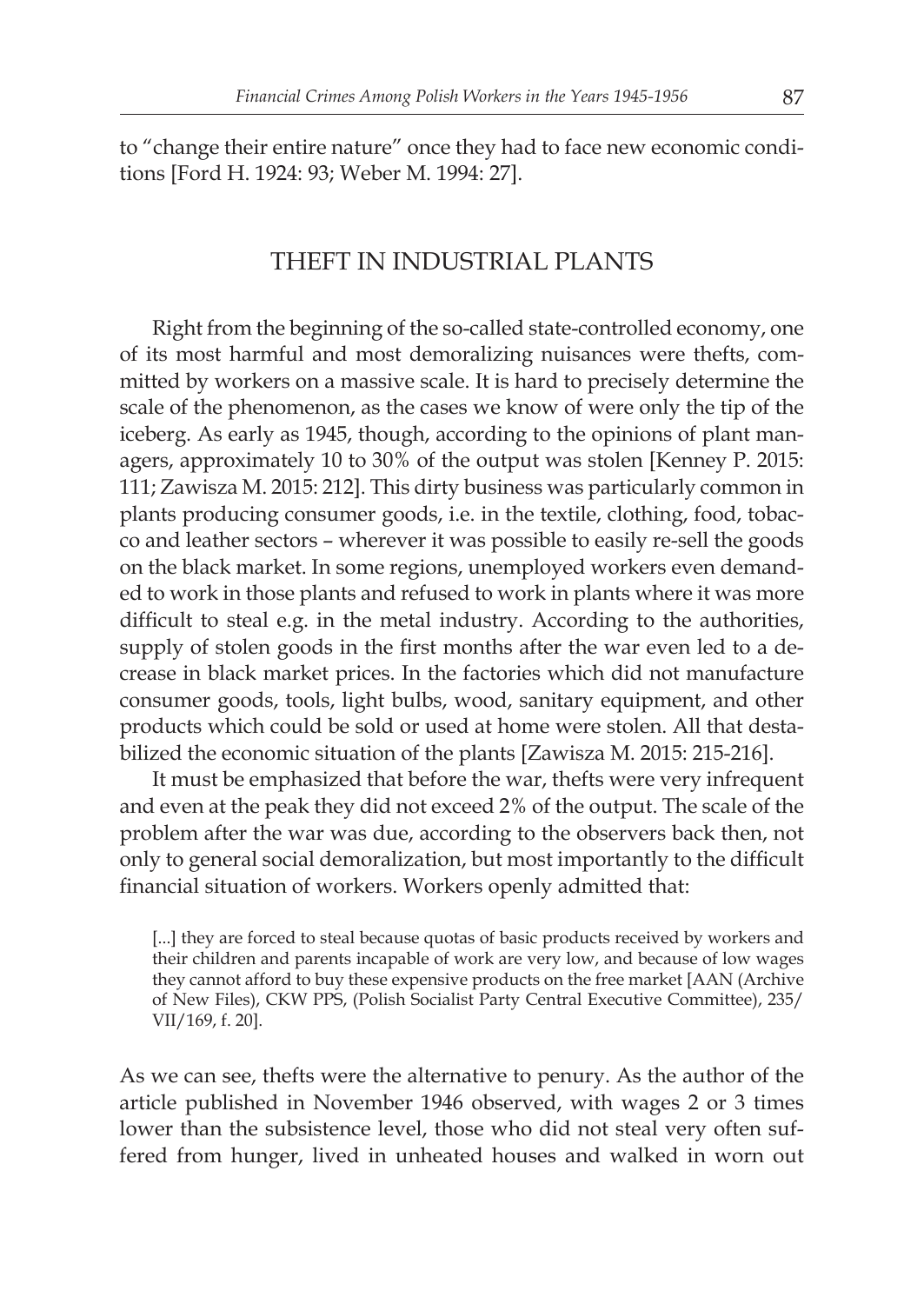shoes ["Słowo Polskie", issue 17, November 17, 1946]. In July 1948, the Department of Economy of the Polish Socialist Party Regional Committee pointed to the direct relationship between low wages and the intensity of the problem. A staggering 63% of urban workers worked for less than the subsistence level. The results were as follows:

Female workers make extra money by cleaning and doing laundry, male workers by unloading coal etc., but there are few people who make extra money this way. The majority makes extra money by stealing. If we consider theft from the financial point of view, it causes a double loss: it diminishes the state income by the full value of the material stolen, but it improves the worker's budget only by a fraction of this value, while the rest of it goes to unjust private initiative [AAN, CKW PPS, 235/XV/43, ff 167-168].

Sometimes thefts were peculiarly justified by workers, who often claimed that "even if you don't steal, even if you don't drink, you are sent to Russia anyway" [AAN, KC PPR (Polish Workers' Party Central Committee), 295/ IX/227, f. 47; AAN, KC PPR, sign. 295/VII/267, f. 2]. The element of class justice was also present in the justifications of theft, as one of the workers said:

[...] we are fired for the smallest mistake, while the Directors who commit the biggest frauds are transferred to other positions without any consequences [Kenney P. 2015: 111].

In their attempt to limit this procedure, the authorities administered heavy punishments. At first they applied regulations carried over from before the war, which made no distinction between crime against private and collective property. It is also worth noting that the Criminal Code adopted on July 11, 1932, stipulated in section 257 (2) that in the case of crime against goods "of smaller value, the court can adopt extraordinary mitigation of the penalty, and if the criminal stole an object of small value, out of poverty, to satisfy their basic needs, the court can even waive the penalty". This was also included in the presidential regulation of July 11, 1932 [Journal of Laws no. 60, item 571].

After the war, the authorities came to the conclusion that crimes against collective property should be punished more heavily than those against private property. As early as November 1945, the decree of November 16, 1945 on "Crimes posing a special threat in the period of state reconstruction" included a whole chapter devoted to crimes against the economic interest of the state [Journal of Laws, no. 53, item 300] (nearly all of its pro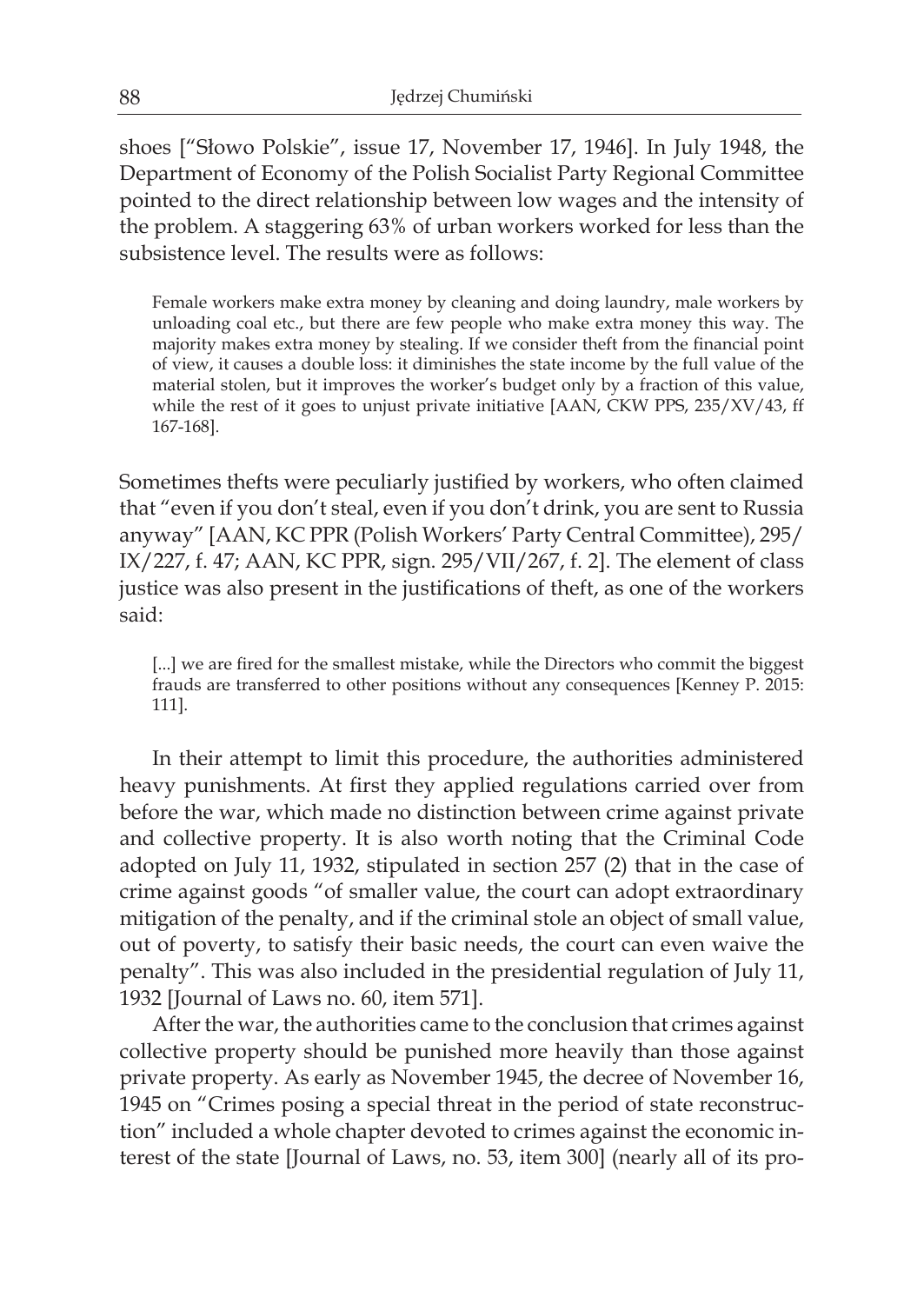visions were then included in the so-called small criminal code adopted on June 13, 1946) [Journal of Laws, no. 30, item 192]. The decree was complemented with two acts (also of November 16, 1945) on the creation of a Special Commission for fighting with fraud and economic abuse, and on the emergency procedure. The former act stipulated that the Commission is established to:

[...] detect and investigate crimes against the interest of the economic or social life of the country and in particular: appropriation, theft of collective goods or theft of publicly administered goods [Journal of Laws, no. 53, item 302].

The Commission had a lot of authority. In the form of an administrative decision, it could sentence a suspect to up to 2 years in a work camp [Journal of Laws, no. 53, item 302]. The latter decree introduced the emergency trial procedure for thieves or those guilty of appropriation:

[...] to the harm of the state, local government, public law institutions, a state- or localgovernment-owned company or one under state or local government administration, or a national social institution [Journal of Laws, no. 53, item 301].

New legal regulations we accompanied with heavier penalties. Standard disciplinary punishments used by plant administration such as fines, reprimands, forced unpaid leave or dismissal, were combined with publicized court trials in which long imprisonment penalties were administered. There were even cases where the death penalty was administered (e.g. for stealing leather conveyor belts; although it is unknown whether these sentences were enforced, 10-year prison sentences for stealing conveyor belts were not uncommon) [Chumiński J. 1999: 139; AAN, KC PPR (Polish Worker's Party Central Committee), 295/XI/325, ff 8-9; AIPN (The Archive of the Institute of National Remembrance), MBP GM (Minister's Office of the Ministry of Public Security), 41/462a; AIPN MBP GM, 38/1a]. In general though, the effectiveness of those actions was quite limited. A kind of a solidarity existed between thieves. There were even instances of strikes to defend those caught stealing, whom the economic administration wanted to punish with dismissal. Plant supervisors who were too diligent in performing their tasks were often beaten up and injured, as workers deliberately hid sharp objects in their pockets, they also had bottles and other things thrown at them [Zawisza M. 2015: 217]. The limited efficiency in the fight against theft was also due to a specific form of cooperation between thieves and plant administration. This was one of the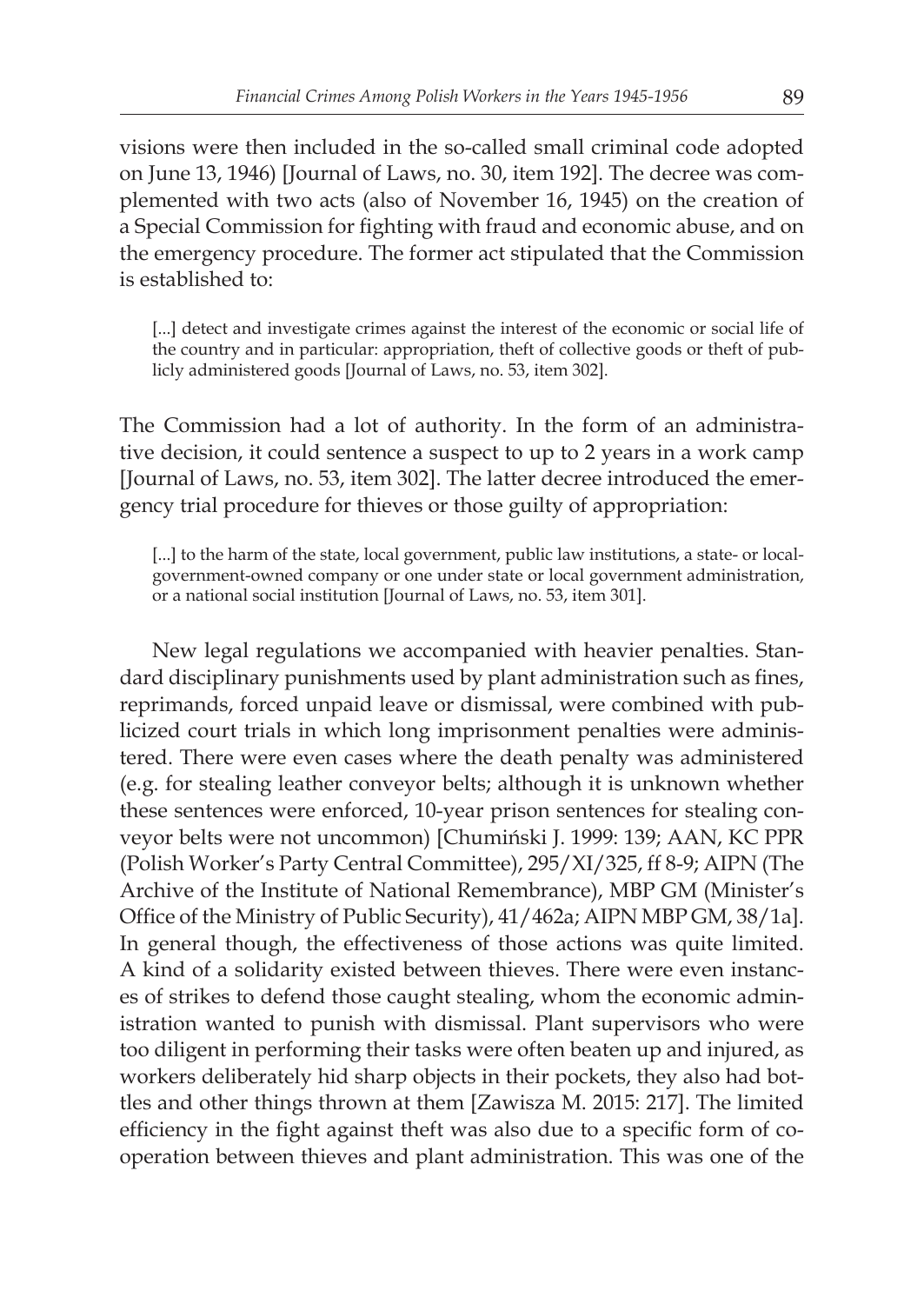reasons why fighting with this problem was so unsuccessful. The extended supervision system in place did not work, because even factory guards were involved in organized stealing networks.

In the late 1940s, crimes against collective goods were one of the most frequent, and their number kept growing (in 1949, 23,592 people were sentenced, which made up 15.7% of the total number of convictions). Notably, most thefts occurred in big industrial centers, in particular those manufacturing consumer goods, e.g. in Łódź. It was noted that:

[...] the particular intensity of crimes against property is emphasized even more by the indicator of thefts per 10,000 inhabitants — here it equals 35, while the national is 9.8. The concentration of the textile industry in Łódź allows us to assume that the largest intensity of crime against collective goods is found in this particular branch of the economy [Zawisza M. 2015: 56].

The problem of large-scale thefts in the textile industry was a lasting one, and it was the subject of the debate in the Political Bureau. In May 1955, the Bureau came to the conclusion that:

Insufficient protection of collective property and continued occurrence of theft, especially in the wool, knitting and hosiery industry plants, remain a significant problem [AAN, KC PPR, 1662, ff 47-48].

This is the context in which the radical escalation of heavy penalties for these crimes has to be considered. The tendency for totalitarianization of social life and copying the Soviet solutions was also an important driver. This transformation was manifested by two decrees of March 4, 1953 on increasing protection of collective property and on protecting collective property against petty theft [Journal of Laws, no. 17, item 68, no. 17, item 69]. Their issuance was explained by the adoption of the constitution of July 1952, wherein article 77 included the following provisions:

Every Polish citizen is obliged to protect collective property and strengthen it as a firm foundation of the state's development and a source of wealth and power for the Homeland. Those who try to sabotage, commit diversion, harm or attack collective property are to be punished with utmost severity [Journal of Laws, no. 33, item 232].

In fact, these acts copied the Soviet act of 1932 on protecting the property of state plants, collective farms and cooperatives, and were characterized by extraordinary severity [Zawłocki R. (ed.) 2015: 13]. Even the smallest offenses were heavily punished. The first decree introduced a penalty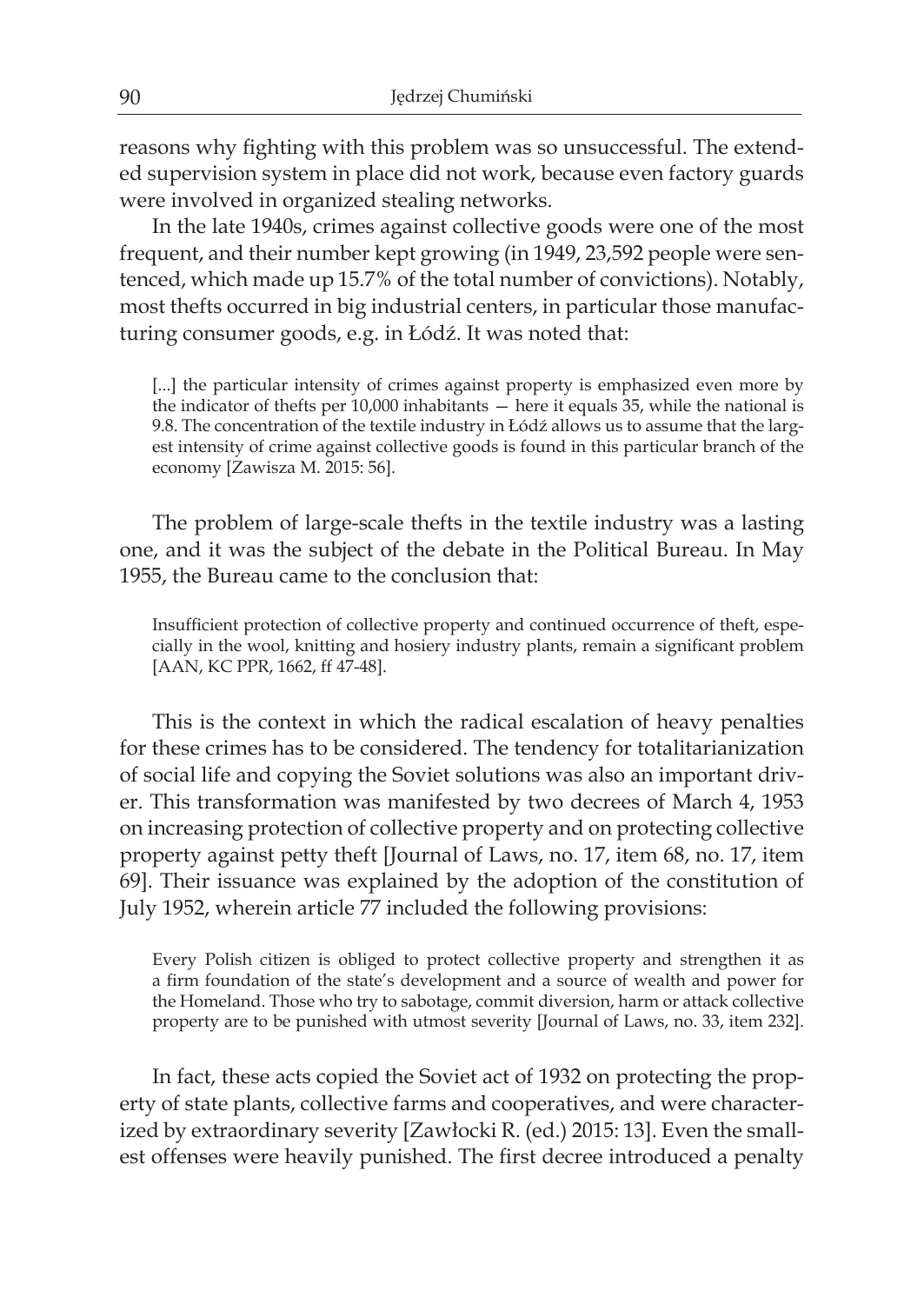of up to 5-year imprisonment in cases of appropriation of collective property worth as little as over 300 PLN (which was approximately 50% of the minimum wage). What is also important, in those cases, pre-trial detention was required. Furthermore, the suspension of the penalty was not an option. Penalties for smaller thefts (below 300 PLN) were regulated by the second decree. It stipulated that:

Every offense against collective property, its integrity and immunity, even the smallest one, has to be severely punished and condemned by the society [Journals of Laws, no. 17, item 69].

In that case, the least serious thefts were punished with 6- to 12-month imprisonment. Such cases were expected to be examined within 14 days, and as it was pointed out, except in extraordinary circumstances, there should be no suspension of the punishment. In fact, even the smallest thefts, those of just a few pennies, were punished with 6 months in prison, without the option of suspending the sentence. These regulations were a clear departure from the provisions of the code of 1932, which stipulated that a criminal who has committed the crime out of poverty can even be spared the punishment.

New regulations caused a rapid increase in the number of convictions. It is enough to say that in the years 1949-1952 there were 95,506 convictions, and in 1954 and 1955 – 100,523 (in 1954 there were 49,263 sentences for these crimes, which comprised 26% of all convictions, and in 1955 – 51,260, accounting for 24.7%) [RS (Statistical Yearbook) 1956: 389; AAN, MS (Ministry of Justice), 91, f. 26].<sup>1</sup> It is worth noting that as a result of these decrees, workers ended up in prison even for the smallest offenses. For example, it is hard to justify 8-month imprisonment for a woman who had drank milk worth 0.5 PLN, arresting a "multiple-time work leader" from Stalowa Wola Foundry for taking home a canvas apron (he explained that it was too big and wanted to take it in), or arresting "a model oil mine foreman" for appropriating small glass panes which had been laying in the trash for two months. One truly bizarre case was suing a 9-yearold boy who was accused of: "receiving candy from a friend, although

<sup>&</sup>lt;sup>1</sup> Different information can be found in a report drafted by the Ministry of Justice. Based on the decree on increasing collective property protection, in 1954 there were 15,019 sentences, and based on the decree on protecting collective property against petty thefts – 33,692; in the year 1955, there were 20,794 and 33,567 sentences, respectively.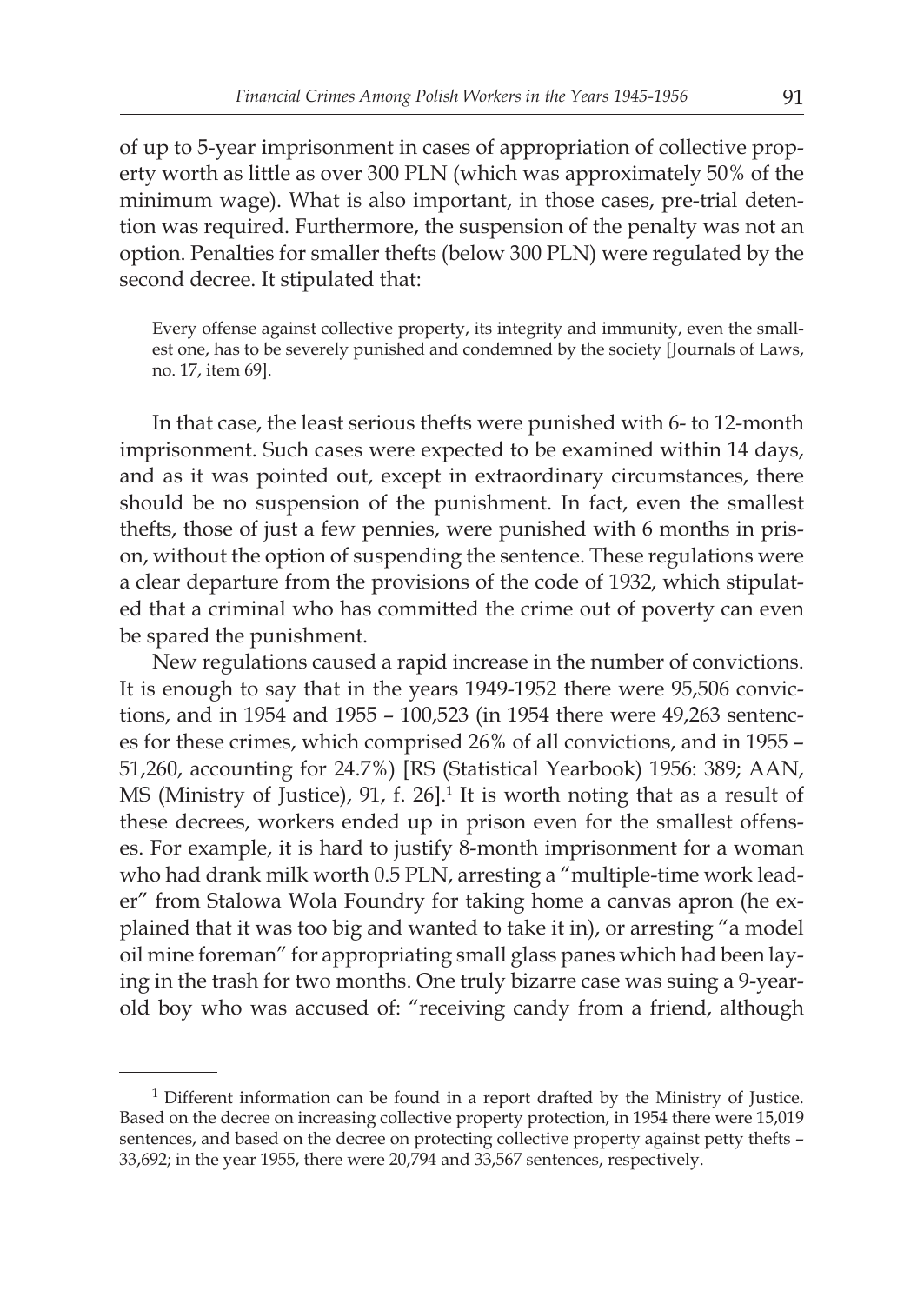he had grounds to believe that it had been acquired illegally" [AIPN, BU (Information Provision Bureau), 1572/10, ff 288-289].

Also, extensive militarization of industrial plants took place in the early 1950s. The security system of industrial guards was developed. Sometimes the guards were extremely brutal. In one textile plant in Łódź, in July 1952, a worker suspected of stealing yarn was shot during revision (and this was not an isolated case). This case became political in nature when "the factory staff collected money for a wreath, on which they intended to write »For a dearly beloved colleague«" This caused an intervention from the Protection Office, which forced the staff to withdraw from including the phrase [AIPN, BU, 1572/1447, f. 134].

These repressions were of course just a small part in the process of totalitarianization of social life and penalization of even the smallest offenses. It is enough to say that as a result of the Act of April 1950 on "Protecting socialist work discipline", around 800,000 cases were brought to courts, and 30,000 people ended up in prisons [Chumiński J. 1999: 28-52]. The act was accompanied by other legal acts which in fact introduced militarization of work. One example was the Act of March 7, 1950 which deprived some categories of workers in important professions or specialties of the right to change employment for two years. People who would breach this feudal-like law, which confined them to a given plant, could be punished with up to 6-month imprisonment and a fine up to 250,000 PLN [Journal of Laws, no. 10, item 107]. Graduates of vocational high schools and colleges had limited options of choosing where to work, due to the so-called "work order" which remained in force for 3 years. A person evading work or quitting the assigned post faced up to 3-month imprisonment and a fine up to 100,000 PLN. Also plant managers employing a person bound by a work order without permission could face up to 6 moth in prison and a fine up to 250,000 PLN [Journal of Laws, no. 10, item 106]. A decree of March 4, 1953 on intensifying the fight against low quality in production (a copy of Soviet legislation) was even more bizarre. It stipulated 5 years in prison for plant managers, production department managers and technical control staff for releasing goods that did not meet the required quality standards. If the goods were used for military purposes or exported, the penalty was between 2 and 10 years in prison [Journal of Laws of socialist Poland, no. 16, item 63].

In this context, the ruthless treatment of people accused of even the smallest offenses is hardly surprising. In 1949, the Special Commission sentenced 9,134 people to work camps, even including, as the prison doctor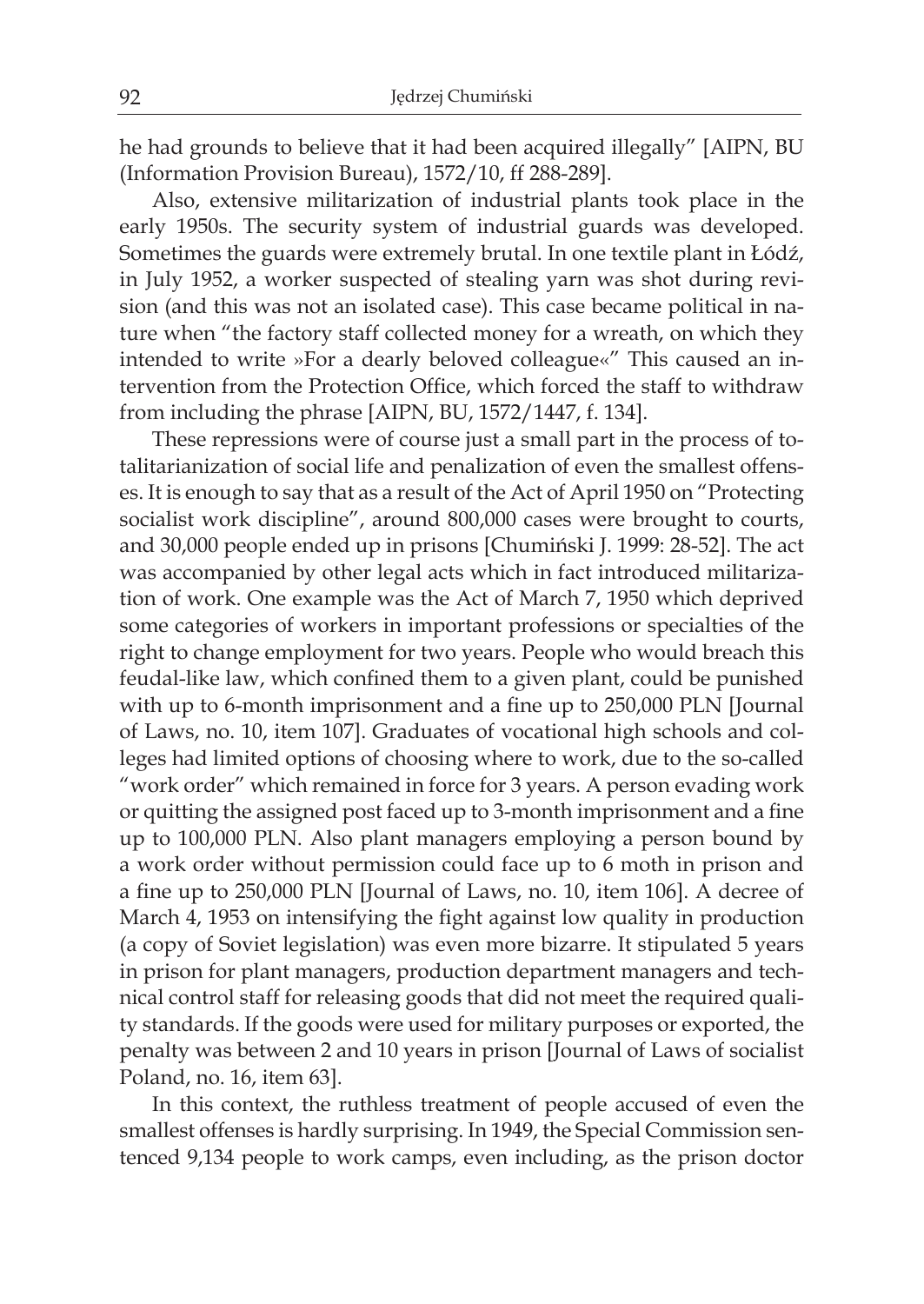alarmed, severely sick people and amputees (e.g. a man after a severe heart attack was transported to the camp on a stretcher, another one suffered from asthma and was unable to work, a prisoner with advanced diabetes and a heart condition died in the camp, etc.) [AAN, KSdWzNiSzG (Special Commission on Fighting with Fraud and Economic Abuse, 18, ff 202-205; 17, f. 66]. This obstinacy was all-encompassing; its victims included e.g.: a woman with a suckling infant, sentenced to 8 months in prison for criticizing the rationing of deficit goods in a shop, a disabled woman who had lost three sons in war, arrested for sabotaging compulsory supplies; a demented elderly man who required round the clock care; and a 12-year old girl who distributed anti-government leaflets [Chumiński J. 1999: 321].

Small changes limiting the repressive law were introduced in late 1954. This resulted from the general liberalization of the communist system following Stalin's death. In a decree issued in December, the mandatory minimum sentence of 6-month imprisonment for stealing goods of small value was abolished, as well as section 6, which banned suspending sentences. In the decree on increasing protection of collective goods, the minimum punishment of one year was also abolished, and conditional suspension of the punishment was allowed in special circumstances [Journal of Law, no. 57, item 283]. These changes were reflected in the decrease in the number of trials for crimes against collective property – in 1956, 32,619 people were convicted, and in 1957 – 42,902 [Statistical Yearbook, 1958: 467].

#### WHY WAS COLLECTIVE PROPERTY STOLEN?

The answer to questions regarding the reasons behind these abnormal phenomena in the socialist economy requires considering both systemic factors and those resulting from the negative changes in the postwar composition of the working class. In the former aspect, the choice of the industrialization model adopted by the communist states was of key importance. It was based on extensive use of cheap and poorly qualified workforce. However, this involved a deviation from the 19<sup>th</sup> and 20<sup>th</sup> century evolution of working class. Ralf Dahrendorf noted that until the 19<sup>th</sup> century, workers' qualifications tended to worsen, and unqualified workers became a clearly dominating group. They were recruited among peasantry, women, adolescents and, in some countries, immigrants. The role of craftsmen and qualified workers decreased. These trends were relat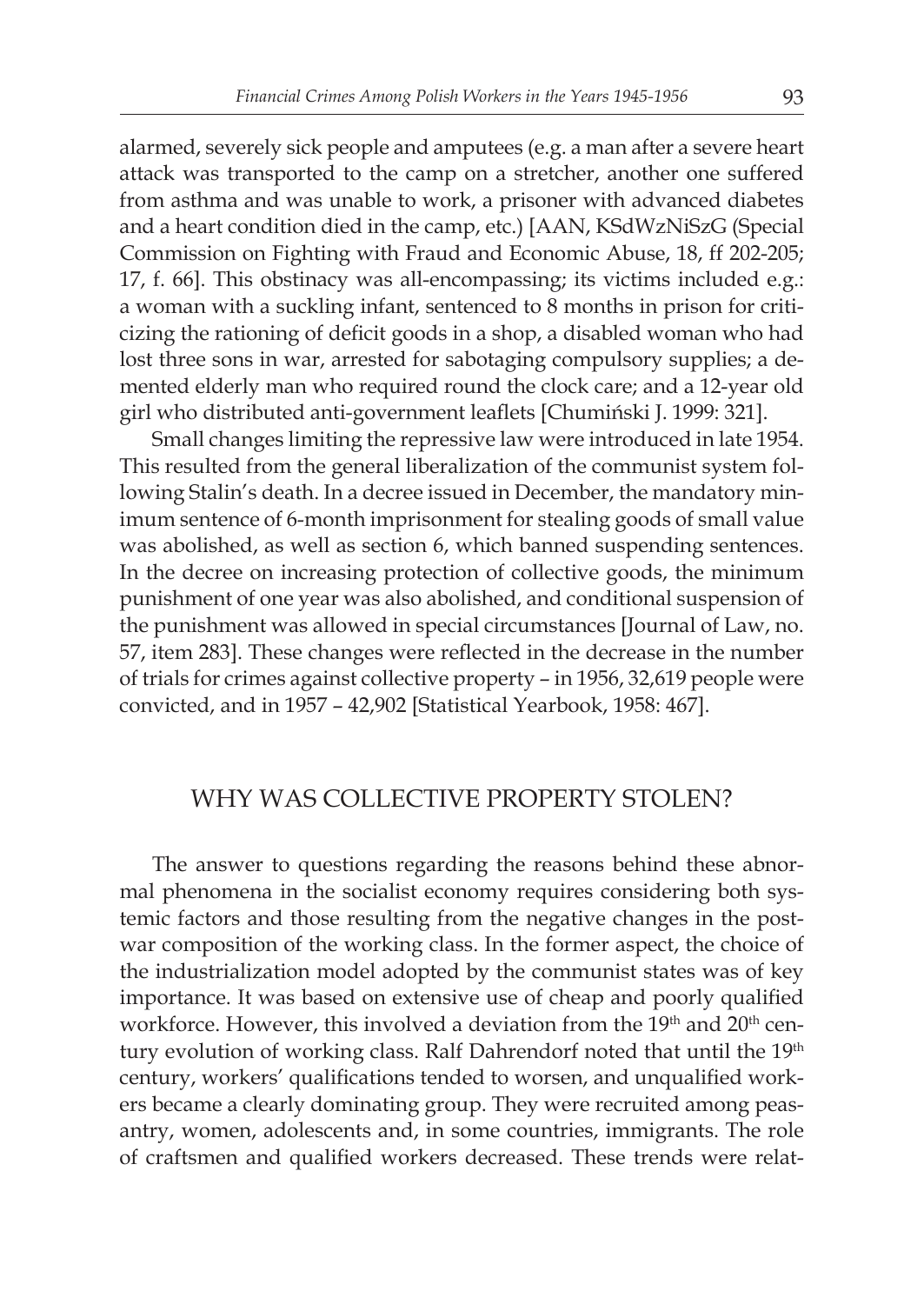ed to the specific nature of industrialization processes, based on a narrow division of work and on the heavy industry. In the 20<sup>th</sup> century, especially from the 1930s onwards, an opposite trend emerged. The role of qualified workers grew, and the category of semi-qualified workers appeared, while the role of unqualified workers was gradually limited. This was related to technical innovations and the new philosophy of industrial organization [Widerszpil S. 1965: 87; Dahrendorf R. 2008: 52-55]. Countries of the Eastern block, which after the Second World War copied the Soviet model of industrialization, in fact still rooted in the 19<sup>th</sup>-century, began a return to the labor model corresponding to that stage of development – namely, the one in which unqualified and poorly paid physical workers dominated in the industry [Chumiński J. 1999: 53-54].

The radical increase in employment in industry, disproportionate to other sectors of the economy, reflected this trend in Poland (Graph 1). It is enough to point out that as early as 1946, employment in industry was 36% higher than in 1937 (10767.9 thousand and 788.3 thousand respectively), in 1949 it was 94% higher (15301.7 thousand), and in 1955 – 185% higher (2246.6 thousand). [SP (Statistics in the Industry) 1956: 11]. According to the National Committee of Economic Planning in the year 1946 the employment outside agriculture in the whole national economy was equal to 76.3% of the 1937 number (in 1937, it was 4233 thousand, while in 1946 – 3,230 thousand), and only exceeded that value by 3.6% as late as 1949 (4,385.5 thousand) [AAN, PKPG (National Committee of Economic Planning), 683, f. 69]. It is very hard to define the scale of over-employment in the Polish industry at the end of Six-Year Plan. Likely, though, if we assumed pre-war work efficiency, a large part of the employment increase which occurred in the years 1950-1955 could be eliminated without any loss for the production volume. One should remember that in 1950, the pre-war volume of production was achieved (within new borders), but the employment was higher, by over 500 thousand workers, than before the war. The results of a 1953 study by the Economic Sciences Workshop of the Polish Academy of Sciences concerning the estimates of the efficiency increase margin in large and medium factories (excluding the mining industry) are quite telling. The study included plants employing a total of 309,000 workers and accounting for approximately 20% of the total production. It concluded that the employment margin in the whole industry (if the efficiency level of the best plant in the sector was the average) comprised 615,000 people, i.e. over 80% of the employment increase in industry which occurred between 1949 and 1953. Even if we consider the average ef-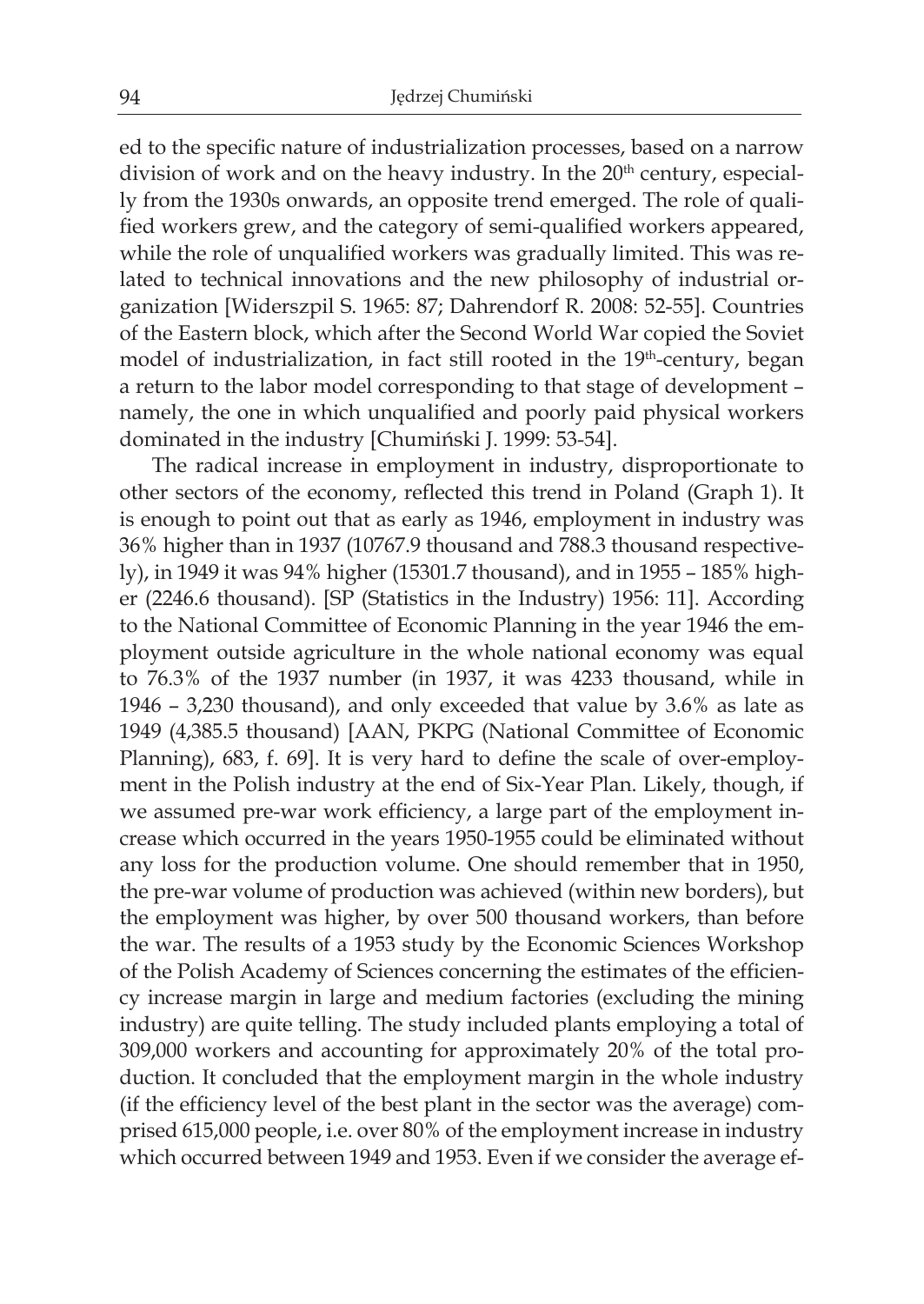

Graph 1. The number of industrial workers in the years 1937-1955 (in thousands)

ficiency level in individual sectors, the employment margin still comprised 400,000 people [AAN, PKPG, 3330, ff 17-27; Karpiński A. 1958: 63].<sup>2</sup>

In the first decade of the socialist economy, a condition called "unemployment at work" (phrase coined by Janos Kornai) was shaped. Excessive employment, which was the result of the industrialization model adopted, created many problems, e.g. lower work discipline, decreased quality, less diligent workers, or increased rotation in the workforce. It also limited the options for improving qualifications and did not force technology modernization or work organization improvement [Kornai J. 1985: 346- 347; Karpiński A. 1989: 129-132]. From the point of view of our analysis, the most important result was preventing workers from improving their financial situation and, as a result, lowering consumption and employing thousands of people from other social groups, often demoralized and with minimum qualifications for work in the industry.

This is the context in which the pauperization of the working environment (even if we compare quality of life with the pre-war period) has to be considered. At the end of Six-Year Plan, the actual salary level from 1938

<sup>2</sup> According to different estimates, the number of workers in the whole national economy who were employed within the Six-Year Plan increased by 2,232,000, out of which 500,000, i.e. almost 25%, was excessive employment.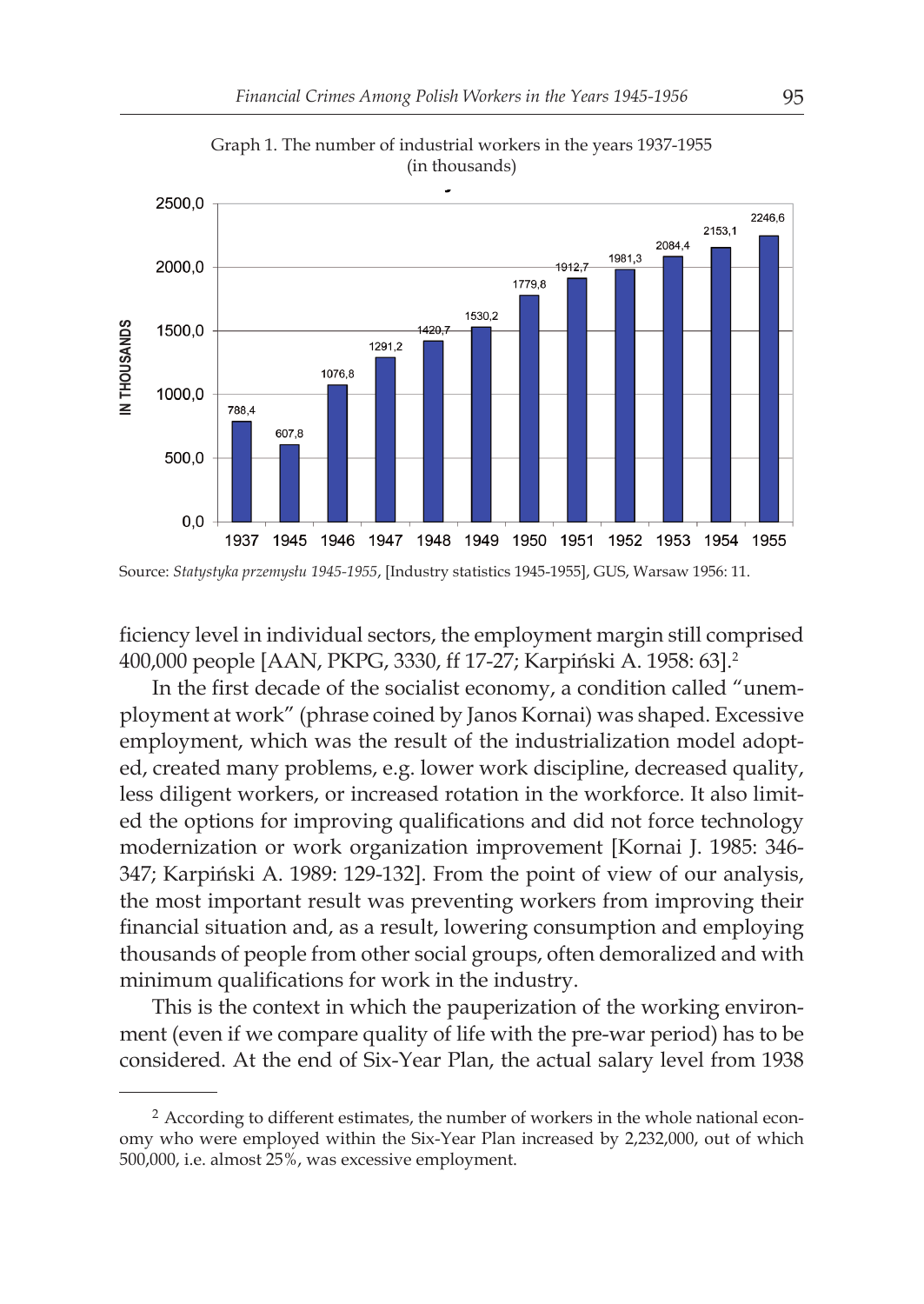

Graph 2. Estimated wages of workers in the years 1938 and 1955 (in PLN from 1955)

The estimates of wages in particular branches and sectors of the industry in 1938, calculated into PLN from 1955 were set assuming the indicator of the increase in the cost of living calculated by the Polish Statistical Office (GUS) for the year 1954 = 8 (with pre-war wages=1) Source: Own work Compare: Mały rocznik statystyczny 1939 [Short statistical yearbook 1939], GUS, Warszawa 1939 r.: 274; Rocznik statystyczny 1958 [Statistical Yearbook 1958], GUS, Warszawa 1958: 93-95; AAN, PKPG sign. 312, Porównanie dochodów na głowę ludności pracowniczej w 1954 i 1937 r. [Comparison of incomes per capita among the working class for the years 1954 and 1937]: 3-5.

had not been achieved – on average, salaries amounted to 93% of that value, and in some important industry sectors earnings were even lower (e.g. in the steel industry they were 77% of pre-war wages, in textile – 73%, in chemical – 85%, in printing – 71%) (Graph 2). The so-called "cheap work" was a permanent problem in the so-called real socialism. The fact that remunerations accounted for just a little over 10% of the production cost of the national industry throughout the whole period of socialist Poland is also telling. In 1954, this was 11.2%, and in the 1980s – 10.7% (data for 1988). It is worth emphasizing that in the years 1918-1939, remunerations accounted for over 20% of the value of goods produced (data for the year 1937) [TS (Statistical tables) for the year 1956, ff 126-127; GUS (Polish Central Statistical Office) 1989: 12-13; MRS (Short statistical yearbook) 1939: 134]. As a consequence, there appeared a specific "vicious circle" resulting from excessive employment. The mechanism was described by Józef Bobek:

[...] the doctrine of full employment, abolishing the efficiency requirement, is in itself a factor reducing efficiency. Low efficiency level entails a proportionally reduced national income [Bobek J. 1988: 80].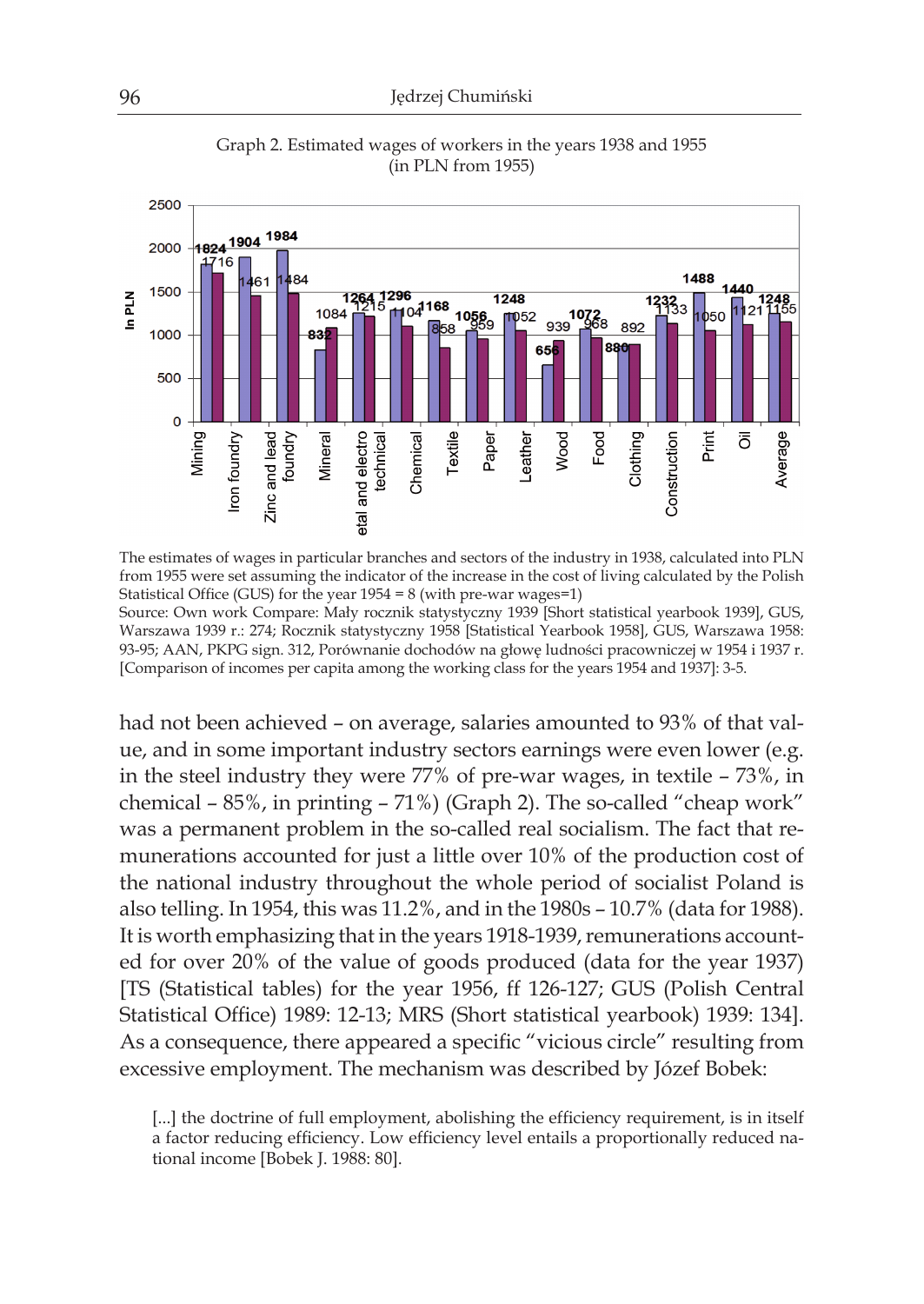And the "proportionally lower income" equaled low wages. It is not surprising that the lack of a system promoting good work entailed all the negative consequences in the Polish industry, which were described in the early 20th century by M. Weber:

From a purely economic point of view, the concept of low wages (...) fails in every setting where goods production requires qualified workers, working on expensive and easily damaged machines, and overall careful work and initiative. In such conditions low wages do not pay off and are counter-effective [Weber M. 1994: 43].

The reality of the Polish economy in the 1940s and 1950s (but also later) is almost a model illustration of the predictions of the German scholar. Widespread botchery, low work discipline and low production quality resulted in multi-billion losses. Additionally, low wages made theft a justified way for workers to achieve bearable living conditions.

The third factor affecting the scale of collective property theft in industrial plants was the demoralization of the working class, resulting from the six years of occupation and the clear deterioration of working class composition compared to the pre-war period. Many observers of social and economic life of the time pointed to this aspect. One notable example is Kazimierz Wyka, who wrote an excellent book entitled "Życie na niby. Pamiętnik po klęsce" [Fake life. Life after the defeat] in which he described the consequence of work alienation in the occupation period [Wyka K. 1984]. The development of black market, sabotaging the occupier's economy, and the demoralization that developed at the time left its mark on work discipline and work ethics after the war. This concerned in particular those who entered their professional lives in the conditions of the occupier's terror and the exploitative war economy. Notably, as early as 1945, a publicist from the "Przegląd Socjalistyczny" [Socialist review] magazine, Kazimierz Dorosz, concluded that the heritage of war was "a cult of force over the law, and the prevalent method of proceeding was accepting any dishonesty as long as it was a means towards an end" [Dorosz K. 1945: 12-13; Jakowicki P. 1948: 4; TZ 1945: 9]. Interestingly, even in the 1990s some Polish intellectuals saw the times of occupation during the Second World War as the origin of social demoralization. A famous writer, Kazimierz Brandys, said in an interview:

[...] the occupation created a new type of a human being and a new social system. A mass of people, millions of anonymous people without a specific view of the world appeared, not associated in any organizations or parties, involved in illegal trade and cheating the authorities – occupational authorities of the time, that is. This is the mass that stayed with us until today [Gardawski J. 1996: 51].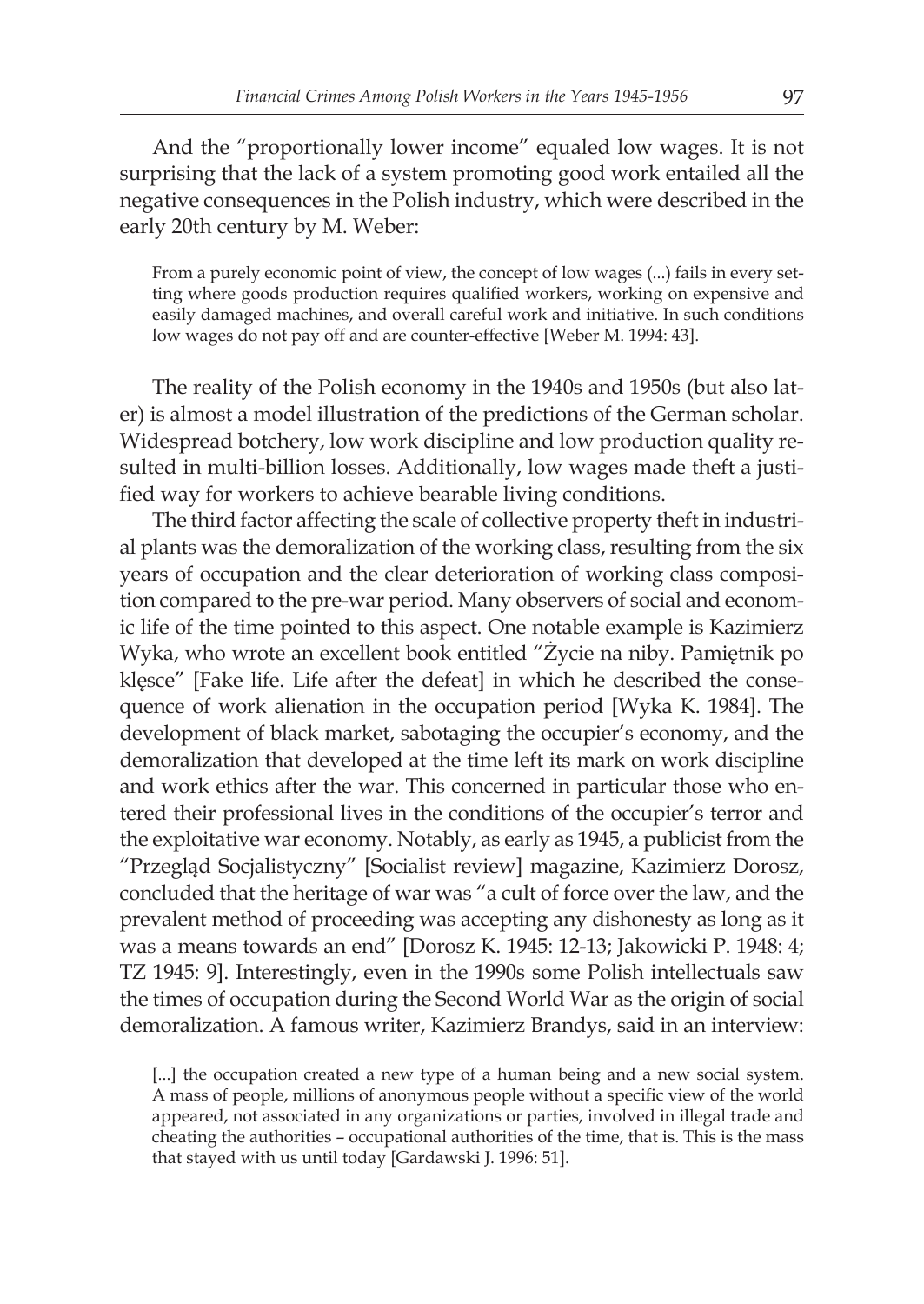After the war, it was very often pointed out that theft was primarily committed by the workers recruited after 1945. One document stated:

A new element has recently entered the plants (...) People from various environments came, bringing their old habits to the plants, their way of thinking unknown to the working class, which is primarily about taking as much as possible from the state and society, and giving as little as possible in return [Kenney P. 2015: 112].

What is also interesting, members of the Polish Workers' Party were accused of having a special inclination to stealing. This is not surprising though, if we consider the sort of protection that they enjoyed on the one hand, and the fact that they belonged to the weakest part of the working class (considering the social and demographic features), on the other.

Also the Ministry of Justice pointed to the fact that the increase in crime against collective property was, on the one hand, caused by the "difficulties in supplying people with basic goods, which caused the appropriation of collective property for speculation in the »black market«". On the other hand, it was pointed that thefts were the result of the "increased influx of new workers to state and cooperative plants", and that these new workers:

[...] had insufficient social awareness and showed an incorrect attitude towards collective property [AAN, MS, 2713, f. 54].

What is also interesting is the fact that the most critical assessments concerned young workers who entered their professional life in socialism. The "specialty" of those young people, "entering the path of independent life" were, as a ministerial study put it:

[...] offenses resulting from the lack of work discipline, lack of respect for property, in particular collective property. and lack of respect for the rules of socialist coexistence (rowdiness) [AAN, MS, 2713, f. 54].

To verify the hypothesis on the deteriorated composition of the working class circles after the war, we will use multidimensional statistical analysis, using the linear ordering method, which allows to put together various specific problems (such as education level, work experience, place of birth, family situation, age structure etc.) and present them in a synthetic form [Morrison F. D. 1990].<sup>3</sup> Of course the factors established have

<sup>&</sup>lt;sup>3</sup> When analyzing differences between individual categories of workers, we distinguished 8 characteristics that could possibly affect their behavior or be a reflection of their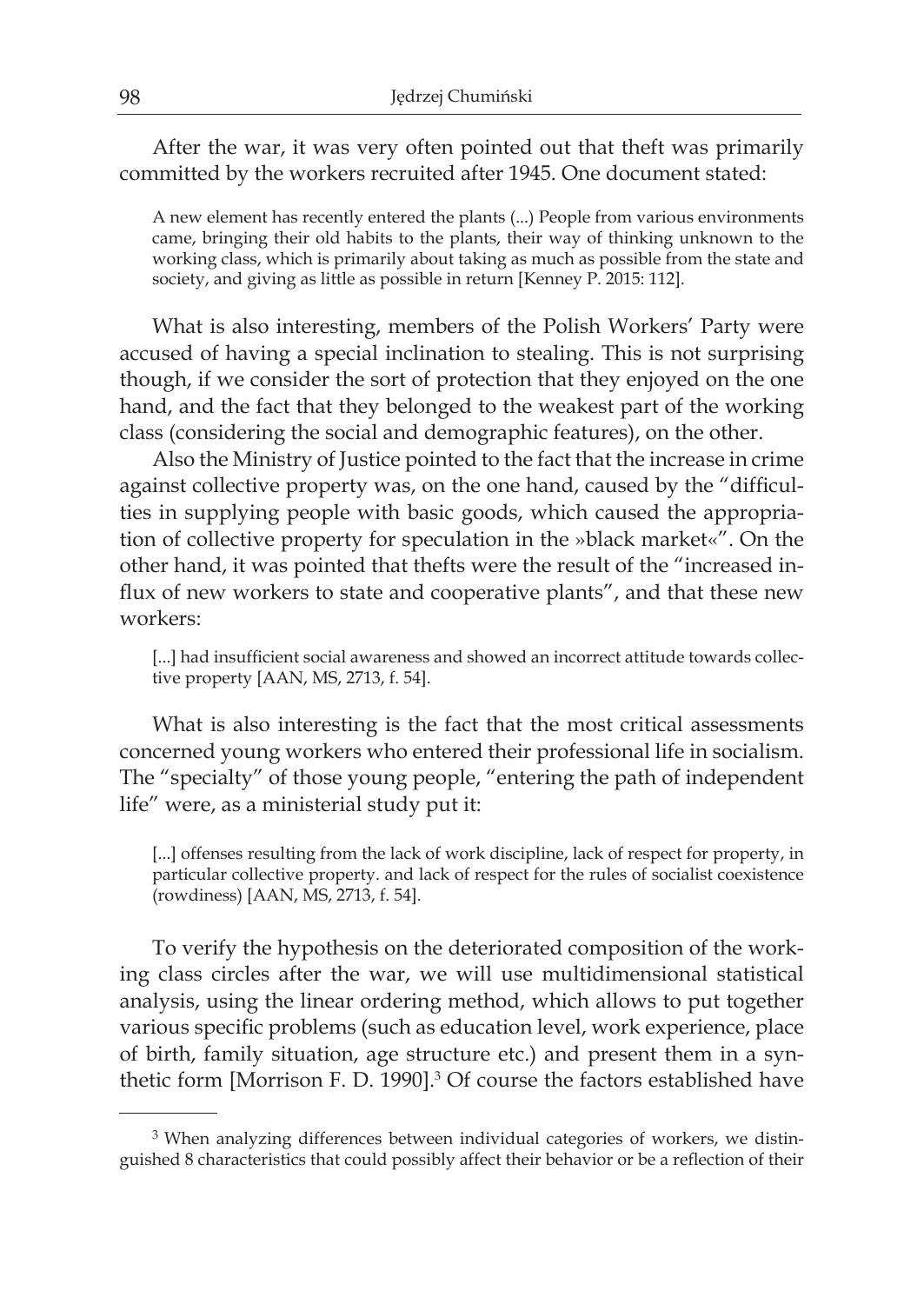to be treated carefully, as it is difficult to precisely determine a qualitative difference using quantitative factors (Table 1). It is worth emphasizing, though, that the data obtained confirmed our preliminary assumptions. The standard for workers employed in factories before 1939 was 0.93 (0.81 for women, 0.97 for men), and 0.81 in the case of workers employed in other sectors of the economy (0.81 for both men and women). In the case of workers who started work after the war, the standard is much lower: 0.58 (0.59 for women, 0.58 for men).

### **CONCLUSIONS**

In his work from 1776, "An Inquiry into the Nature and Causes of the Wealth of Nations", Adam Smith stated:

The wages of labour are the encouragement of industry, which, like every other human quality, improves in proportion to the encouragement it receives. A plentiful subsistence increases the bodily strength of the labourer, and the comfortable hope of bettering his condition, and of ending his days perhaps in ease and plenty, animates him to exert that strength to the utmost. Where wages are high, accordingly, we shall always find the workmen more active, diligent, and expeditious than where they are low [Smith A. 2007: 96].

This fairly obvious truth struggled to reach the minds of those responsible for economic affairs throughout the whole socialist period in Poland. Maintaining over-employment of poorly educated and poorly paid workers was one of the reasons why the Polish economy was so weak until 1989. The pauperization of workers resulted in attempts to compensate for the low wages, that is, in common theft of the so-called collective property. In the social awareness, these actions were justified, and they were not commonly condemned. One might hazard a hypothesis that the authorities could not fulfill the financial expectations of the society, and therefore accepted this way of compensating for low wages [Madej K. 2005: 148]. Apart from the periods of brutality (when financial crimes were punished with death penalties), the authorities demonstrated far-reaching tolerance for petty theft. One can see that the communist system was so ir-

attitudes. The standard used is a weight function of the value of individual factors with relative standardization compared to the model, i.e. the maximum value of a characteristic for each factor.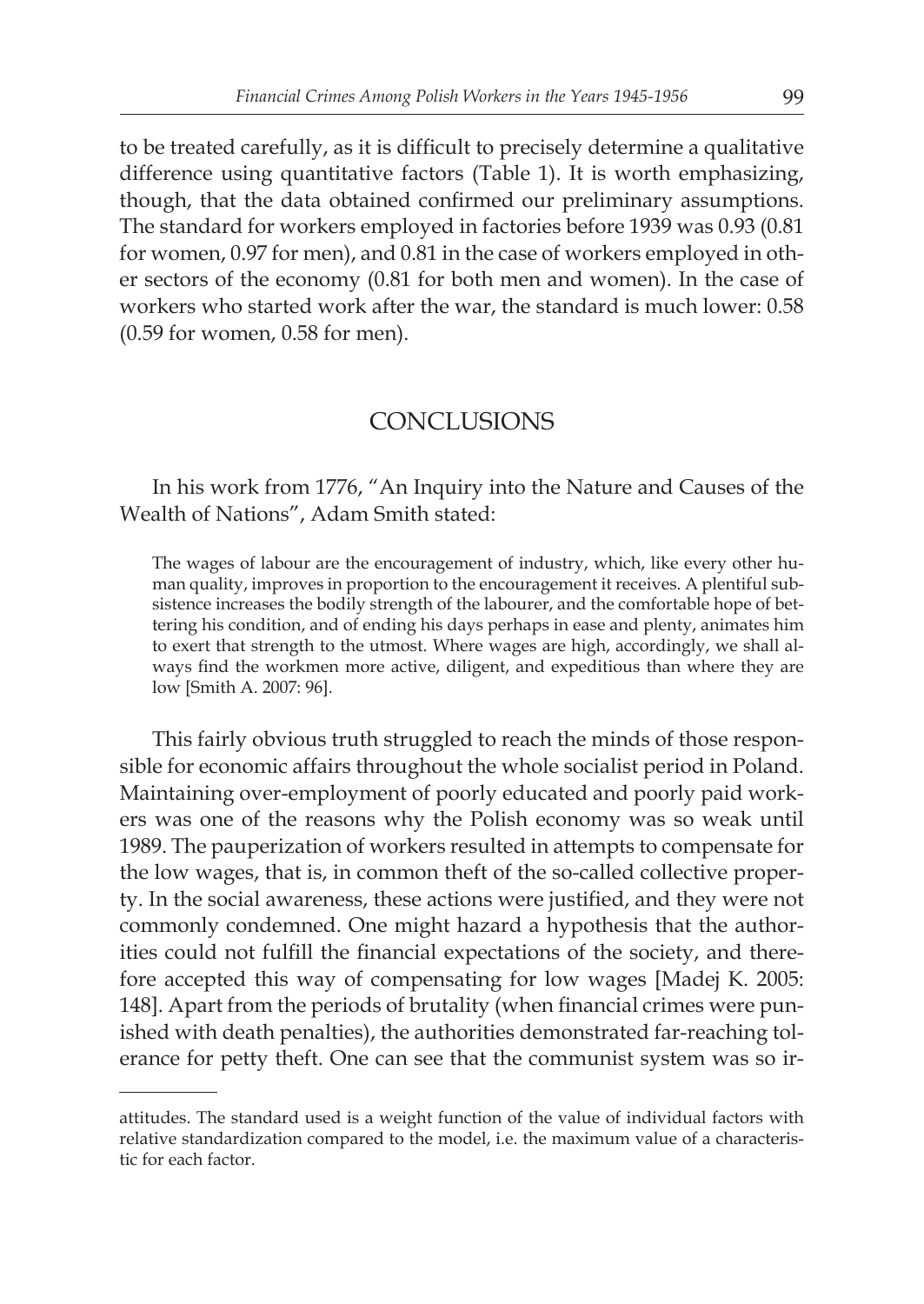| Characteristics                                                                                                                                                                                                | Weight                   | of im-<br>Point          | Model |                    | Working in a factory be-<br>fore<br>1939 |                     |                    | tors of the economy be-<br>Working in other sec-<br>tore 1939 |                     |                     | Employed in the years<br>1945-1956 |       |
|----------------------------------------------------------------------------------------------------------------------------------------------------------------------------------------------------------------|--------------------------|--------------------------|-------|--------------------|------------------------------------------|---------------------|--------------------|---------------------------------------------------------------|---------------------|---------------------|------------------------------------|-------|
|                                                                                                                                                                                                                |                          | tance<br>por-            |       | Women<br>$N = 337$ | $N=906$<br>Men                           | $N = 1243$<br>Total | Women<br>$N = 742$ | $N=1001$<br>Men                                               | $N = 1743$<br>Total | $N = 7062$<br>Women | N=6080  N=13142<br>Men             | Total |
| Level of education                                                                                                                                                                                             | $\sim$                   | 0.2                      | 7.18  | 6.89               | 7.18                                     | 6.82                | 6.58               | 6.7                                                           | 6.65                | 6.52                | 6.86                               | 6.68  |
| Work experience in<br>years                                                                                                                                                                                    | $\overline{\phantom{0}}$ | 0.1                      | 5.22  | 3.74               | 5.22                                     | 4.82                | 3.68               | 3.68                                                          | 3.68                | 3.62                | 3.46                               | 3.55  |
| Working in a facto-<br>ry for more than<br>10 years in pp                                                                                                                                                      | $\overline{\phantom{0}}$ | 0.1                      | 15.1  | 9.6                | 15.1                                     | 13.6                | 10.1               | 8.9                                                           | 9.4                 | $\infty$            | 7.2                                | 77    |
| $\begin{array}{c} \text{Living on August}\\ 31,1939\text{ in towns} \end{array}$<br>over 10,000 in pp<br>with population                                                                                       | $\overline{\phantom{0}}$ | 0.1                      | 81.6  | 81.6               | 77.4                                     | 78.5                | 79.1               | 63.9                                                          | 70.3                | 35.7                | 32.8                               | 34.3  |
| Born in towns with<br>population over<br>10,000 in pp                                                                                                                                                          | $\sim$                   | 0.2                      | 46.6  | 46.6               | 42.2                                     | 43.4                | 33.9               | 96                                                            | 37.4                | 26.2                | 26.2                               | 26.2  |
| Age average when<br>commencing work<br>in years                                                                                                                                                                | $\overline{\phantom{0}}$ | 0.1                      | 38.2  | 38.2               | 37.5                                     | 37.7                | 36.7               | 38.2                                                          | 37.5                | 24.3                | 23.4                               | 23.9  |
| People in relations<br>in pp                                                                                                                                                                                   | $\overline{\phantom{0}}$ | 0.1                      | 79.2  | 41.2               | 76.8                                     | 67.2                | 33.2               | 79.2                                                          | 59.6                | 27.8                | 28.7                               | 28.2  |
| Party members<br>Polish Socialist                                                                                                                                                                              | $\overline{\phantom{0}}$ | 0.1                      | 19.8  | 10.4               | 19.8                                     | 17.2                | 15.9               | 11.7                                                          | 13.5                | 6.2                 | 3.7                                | 5     |
| Standard                                                                                                                                                                                                       | $\Omega$                 | $\overline{\phantom{0}}$ | f,    | 0.81               | 0.97                                     | 0.93                | 0.81               | 0.81                                                          | 0.81                | 0.59                | 0.58                               | 0.58  |
| Source: Personal files of employees in the archives of: ASPA Welding equipment company, Intermoda clothing company, Otis Clothing Company in<br>Wrocław, and Vistula Group and Molding Forms Factory in Kraków |                          |                          |       |                    |                                          |                     |                    |                                                               |                     |                     |                                    |       |

100 Jędrzej Chumiński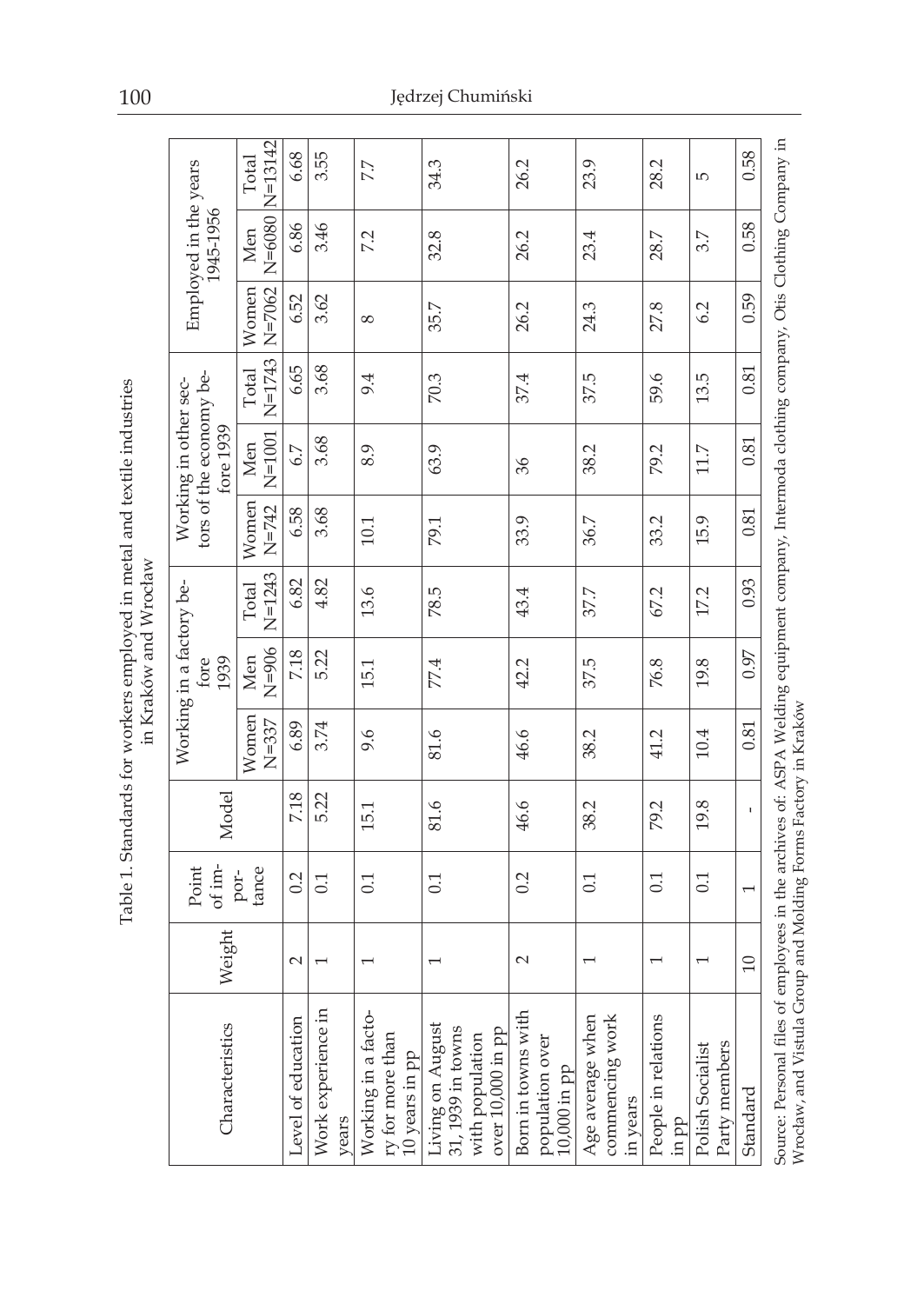rational that throughout its entire existence in Poland it was incapable of creating an effective mechanism of promoting good work and, on top of everything else, it created a reality in which abnormal work relations were encouraged.

### BIBLIOGRAPHY

#### ARCHIVE MATERIALS

- Archiwum Akt Nowych (AAN) Centralny Komitet Wykonawczy Polskiej Partii Socjalistycznej (CKW PPS) [Archive of New files, Polish Socialist Party Central Executive Committee]
- AAN Komisja Specjalna do Walki z Nadużyciami i Szkodnictwem Gospodarczym (KSdWzNiSzG) [Special Commission on Fighting with Fraud and Economic Abuse]
- AAN Komitet Centralny Polskiej Partii Robotniczej (KC PPR) [Central Committee of the Polish United Worker's Party]
- AAN Ministerstwo Sprawiedliwości (MS) [Ministry of Justice]
- AAN Państwowa Komisja Planowania Gospodarczego (PKPG) [National Committee of Economic Planning]
- Archiwum Instytutu Pamięci Narodowej (AIPN) Ministerstwo Bezpieczeństwa Publicznego Gabinet Ministra (MBP GM) [The Archive of the Institute of National Remembrance, Minister's Office of the Ministry of Public Security]
- AAN CKW PPS (Polish Socialist Party Central Executive Committee), sign. 235/VII/169, Report of the Polish Socialist Party Regional Committee in Łódź (1945 r.), f. 20.
- AAN CKW PPS, sign. 235/XV/43, Report of the Economic Department of the Regional Committee in Łódź (July 29, 1948), ff 67-168.
- AAN District Committee of the Polish Worker's Party, sign. 295/IX/227, Report of the Łódź Committee of the Polish Workers' Party for the period between August 1 and September 1, 1946, f. 47.
- AAN Polish Workers' Party Central Committee, sign. 295/VII/267, Excerpt from the Poznań region report for August 1945, f. 2.
- AAN Polish Workers' Party Central Committee, sign. 295/XI/325, *A letter concern*ing mass theft committed in all factories in the textile industry in Łódź (August 22, 1947), ff 8-9.
- The Archive of the Institute of National Remembrance, Minister's Office of the Ministry of Public Security, sign. 41/462a, Information Bulletin 5/27 (February 27, 1948).
- The Archive of the Institute of National Remembrance, Minister's Office of the Ministry of Public Security, sign. 38/1a, The report on the activity of the Department IV for July 1947.
- AAN PUWP Central Committee, sign. 1662, Protocol no. 42 from the seating the Political Bureau on May 5, 1955, ff 47-48.
- AAN Ministry of Justice, sign. 91, The report of the Ministry of Justice for the year 1955, f. 26.
- The Archive of the Institute of National Remembrance Information Provision Bureau, sign. 1572/10, National briefing of the Ministry of Public Security (July 7, 1953), ff 288- 289.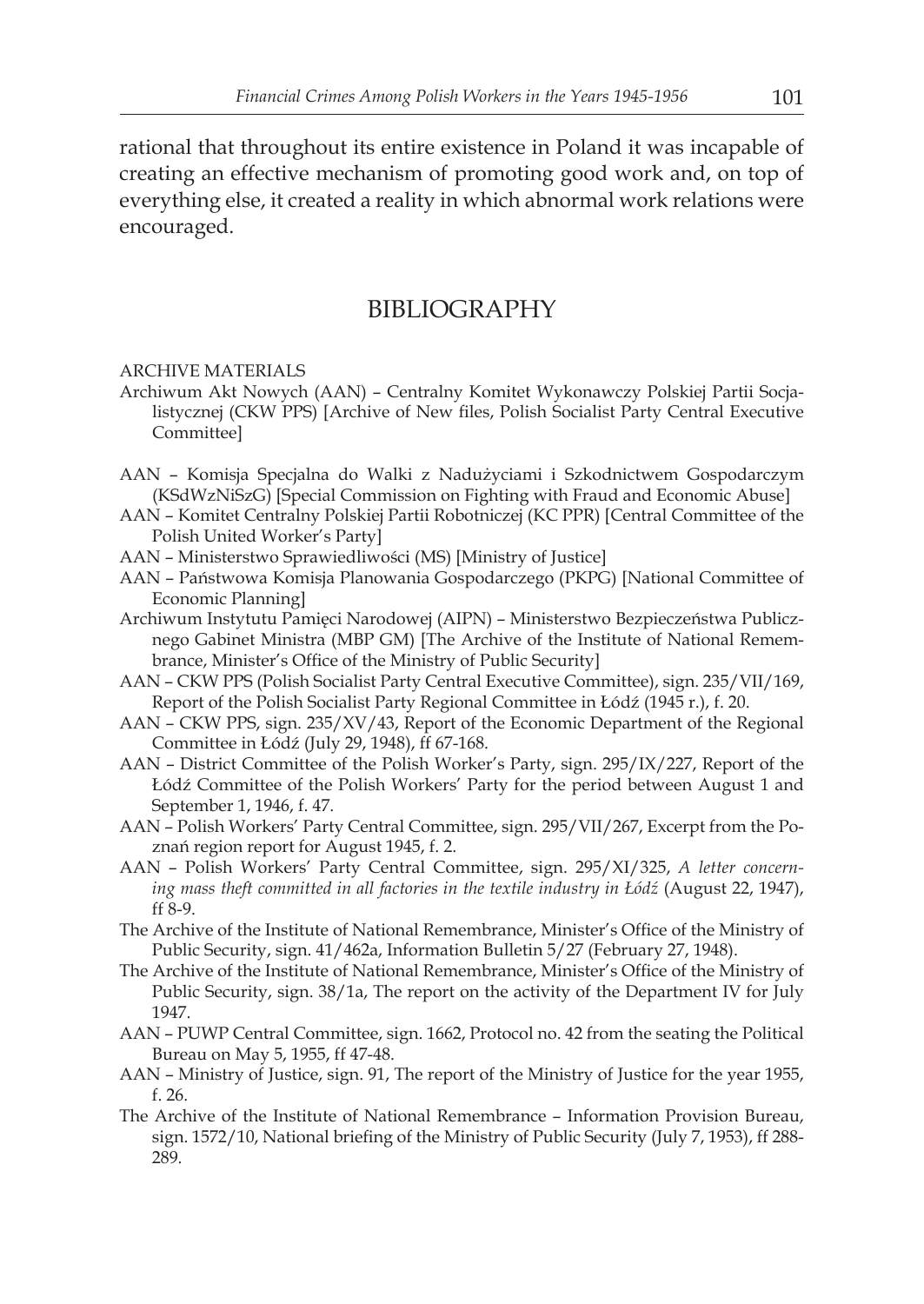- The Archive of the Institute of National Remembrance Information Provision Bureau, sign. 1572/1457, Report of Department IV for July 1952, f. 134.
- AAN Special Commission for Fighting with Fraud and Economic Abuse, sign, 18, the Activity of the Special Commission (January-December 1949), ff 202-205.
- AAN Special Commission for Fighting with Fraud and Economic Abuse, sign. 17, The letter from a Milęcin work camp doctor to the Prison Management Department of the Ministry of Public Security (February 5, 1949), f. 66.
- AAN National Committee of Economic Planning, sign. 683, Employment in the national economy excluding agriculture in the years 1946-1954, f. 69.
- AAN National Committee of Economic Planning, sign. 330, The estimate of the margin of work efficiency increase in large and medium industry (1953), ff 17-27.
- AAN Ministry of Justice, sign. 2713, The report of the Ministry of Justice 1946-1952, f. 54.
- AAN Ministry of Justice, sign. 2713, The report of the Ministry of Justice 1946-1952, f. 127.

#### PRESS

"Słowo Polskie", issue 17 of November 17, 1946.

#### LITERATURE

- Bobek J. (1988), *Próba porównania wskaźników efektywności gospodarki polskiej i wybranych krajów w latach 1970-1985* [An attempt to compare efficiency indicators for the economy of Poland and other selected countries in the years 1970-1985], "Z prac Zakładu Badań Statystyczno-Ekonomicznych GUS" [From the works of the Statistical and Economic Workshop of the Polish Statistical Office, vol. 171.
- Buszko A. (2015), *Ekonomia moralna a dystrybucja PKB w kontekście szarej strefy* [Moral economy and gross domestic product in the context of black market], [in]: Ostaszewski J. [ed.], "O nowy ład finansowy w Polsce. Rekomendacje dla animatorów życia gospodarczego" [New financial order in Poland. Recommendations for the organizers of the economic life], Wydawnictwo SGH, Warsaw.
- Chumiński J. (2015), *Robotnicy polscy 1945-1956. "Stary" i "nowy" ośrodek przemysłowy na przykładzie Krakowa i Wrocławia*, [Polish workers 1945-1956. Old and new industrial centers based on the examples of Kraków and Wrocław], Wydawnictwo Uniwersytetu Ekonomicznego we Wrocławiu, Wrocław.
- Chumiński J. (1999), *Ruch* zawodowy *w warunkach kształtującego się systemu totalitarnego 1945-1956* [Professional movement in the conditions of the birth of totalitarian system 1945-1956], Wydawnictwo Akademii Ekonomicznej we Wrocławiu, Wrocław.
- Chumiński J. (2012), *The Act on Securing the Socialist Discipline of Labour a contribution to the totalitarianization of social life in Poland*, "Studia Historiae Oeconomicae", issue 30.
- Chumiński J. (2014), *The material situation of polish workers between 1945 and 1956*, "Studia Historiae Oeconomicae", issue 32.
- Dahrendorf R. (2008), *Klasy i konflikt klasowy w społeczeństwie przemysłowym* [Class and class conflict in the industrial society], Wydawnictwo NOMOS, Kraków 2008.
- Decree of November 16, 1945 on crimes posing a special threat in the period of state reconstruction [Journal of Laws, no. 53, item 300].
- Decree of November 16, 1945 on emergency procedures, Journal of Laws no. 53 item 301
- Decree of November 16, 1945 on the creation and the scope of activity of the Special Commission for Fighting with Fraud and Economic Abuse, Journal of Laws, no. 53, item 302.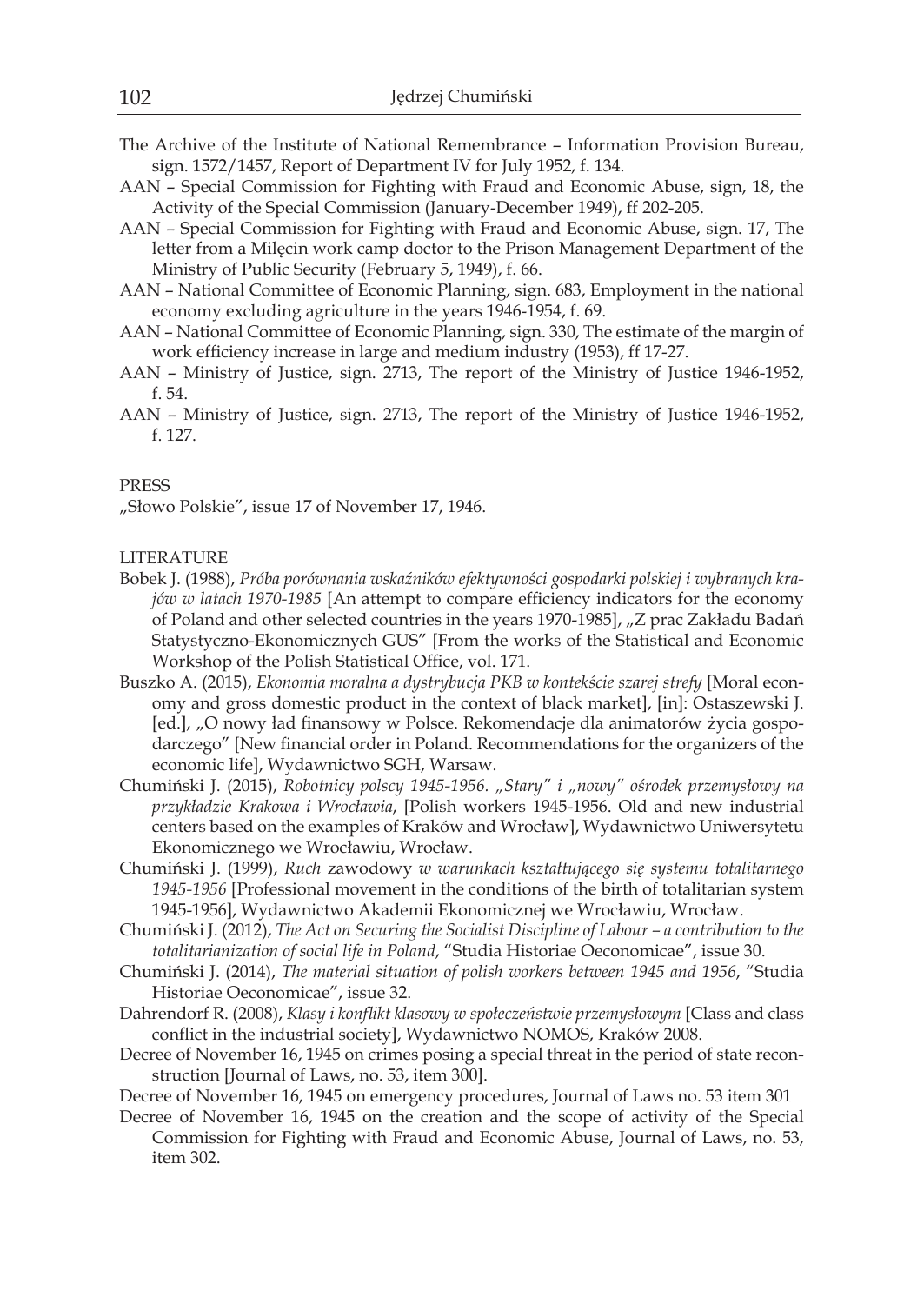- Decree of June 13, 1946 on crimes posing a special threat in the period of state reconstruction [Journal of Laws, no. 30, item 192].
- Decree of March 4 1953 on increasing collective property protection, Journal of Laws, no. 17, item 68.
- Decree of March 4, 1953 on intensifying the fight against low quality in production, socialist Poland Journal of Laws, no. 16, item 63.
- Decree of March 4, 1952 on protecting collective property against petty theft, Journal of Laws, no. 17, item 69.
- Decree of December 23, 1954, changing some provisions concerning collective property protection, Journal of Laws, no. 57, item 283.
- Dorosz K. (1945), *Skrzywdzone pokolenie*, [The Harmed Generation] "Przegląd Socjalistyczny" [Socialist Review] issue 1.
- Ford H. (1924), *My life and work,* Wydawnictwo Biblioteka Polska, Warsaw.
- Gardawski J. (1996), *Przyzwolenie ograniczone. Robotnicy wobec rynku i demokracji*, [Limited permission. Workers, market and democracy], PWN, Warsaw.
- Jakowicki P. (1948), *Złe skutki wojny* [Bad consequences of the war], "Tygodnik Warszawski" issue 5 (114) of February 1.
- Karpiński A. (1958), *Zagadnienia socjalistycznej industrializacji Polski* [Problems of the socialist industrialization of Poland], Polskie Wydawnictwo Gospodarcze, Warsaw.
- Karpiński A. (1980), *Zarys rozwoju gospodarczego Polski Ludowej* [An outline of the economic development of socialist Poland], Książka i Wiedza, Warsaw.
- Kenney P. (2015), *Budowanie Polski Ludowej. Robotnicy a komuniści 1945-1950* [Building socialist Poland. Workers and communism 1945-1950], Wydawnictwo WAB, Warsaw.
- Polish constitution adopted by the Sejm on July 22, 1952, Journal of Laws no. 33, item 232. Kornai J. (1985), *Niedobór w gospodarce*, [Shortage in the economy], PWE, Warsaw.
- *Koszty produkcji i rentowność w przemyśle uspołecznionym w 1988 r.* Production costs and profitability in the state-controlled industry in 1988]. Polish statistical office, Warsaw, 1989.
- Krahelska H. (1934), *Prawda o stosunkach pracy*, [The truth about work], Lwów.
- Lessel R. (1945), *Bijemy na alarm*, [Sound the alarms], "Robotnik" from June 10, 1945; National Industrial Conference, Poznań.
- Madej K. (2005), *Robotnicy wobec kradzieży mienia społecznego w latach 1956-1970* [Workers and collective goods theft in the years 1956-1970] [in]: Miernik G., Piatkowski S. [ed.], "Robotnicy przemysłowi w realiach PRL", [Industrial workers in socialist Poland], Wydawnictwo Radomskie Towarzystwo Naukowe, Radom-Starachowice.
- Short statistical yearbook 1939.
- Morrison F. D. (1990), *Wielowymiarowa analiza statystyczna* [Multidimensional statistical analysis], PWN, Warsaw.
- *Na alarm!*, [Sound the alarm!] "Trybuna Związkowca", issue 9, August 16-31, 1945. Statistical yearbook 1956 GUS, Warsaw 1956.
- Statistical Yearbook 1958, BUS, 1958.
- *The regulation of the president of Poland of July 11, 1932*, Journal of Laws, no. 60, item 571.
- Smith A. (2007), An inquiry into the Nature and Causes of the wealth of Nations, vol. 1, PWN, Warsaw.
- *Statystyka przemysłu 1945-1955*, [Industry statistics 1945-1955], GUS, Warsaw 1956. *Statistical tables 1953-1954,* GUS, Warsaw 1956.
- Thomson E. P. (1991), *Customs in Common*, Penguin Books, New York.
- *Act of March 7, 1959 on preventing rotation of workforce in professions and specialties particularly important for state-controlled economy*, Journal of Laws, no. 10, item 107.
- *Act of March 7, 1950 on planned employment of graduates of high schools and colleges*, Journal of Laws, no. 10, item 106.